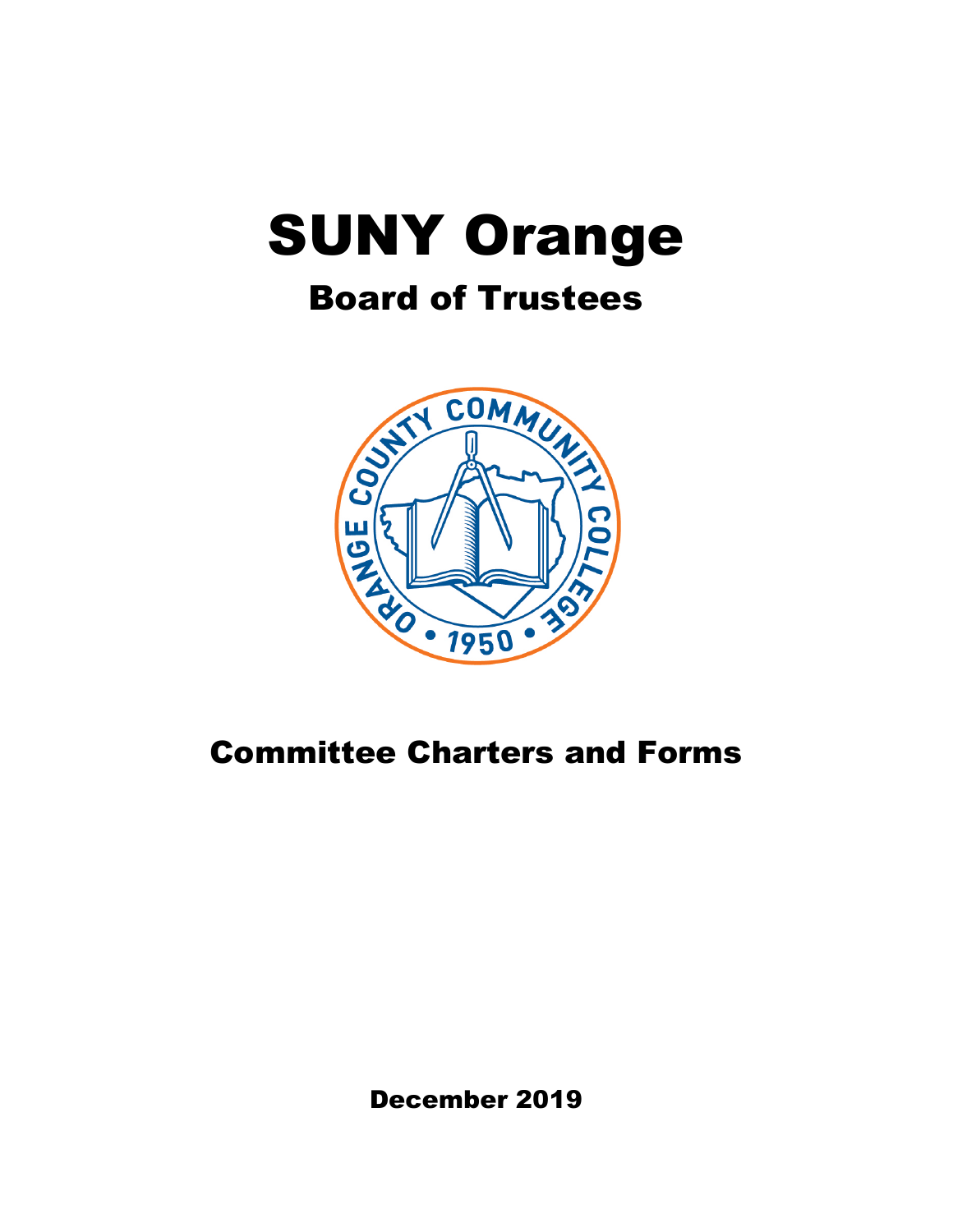## SUNY Orange Board of Trustees Academic and Student Services Committee Charter

#### **Purposes**

The Academic and Student Services Committee ("Committee") of SUNY Orange ("College") is appointed by the Board of Trustees ("Board") to:

- 1. Assist the Board with review of programs and services for timeliness, relevance, and effectiveness.
- 2. Review, with College leaders, the Academic Master Plan and the Student Services Plan for timeliness, relevance, effectiveness, and alignment with college goals and strategic priorities.
- 3. Confer with a representative from the Finance and Audit Committee by the end of February to review all financial charges to students for appropriateness, including tuition rates, general and special fees, and any other charges related to admission, matriculation and graduation

#### **Composition**

The Committee will be comprised of a minimum of three (3) Board members or as required law or regulation. One member of the committee shall be the Student Trustee. The Vice President of Academic Affairs and the Vice President of Student Services shall serve as non-voting ex-officio members of the committee.

The members of the Committee shall be appointed by the Chair.

#### **Responsibilities and Authority**

Following its review, the Committee shall forward to the Board the following items for recommended approval:

- 1. New certificate and degree programs
- 2. Deactivation of certificate and degree programs
- 3. Policies related to affirmative action, due process and standards of behavior
- 4. Changes in tuition and fees and any other financial charges to students
- 5. Major changes that affect the commitment of the colleges' resources or the college mission

Following its review, the Committee shall notify the Board of the following items:

- 1. Academic and student support programs and initiatives
- 2. Student Life activities
- 3. Changes in Admission Criteria
- 4. Changes in Criteria for Graduation

#### **Meetings and Procedures**

- 1. The Committee will fix its own rules of procedure, assuring consistency with by-laws and this charter.
- 2. The Committee will meet regularly in accordance with schedules determined by the Board and at any other time that the Chair of the Committee deems necessary in order to fairly meet its responsibilities.
- 3. A quorum of the Committee must be present to conduct business. A quorum is defined as a simple majority of the voting members of the committee.
- 4. The Committee will keep written minutes which will be kept with the books and records of the College
- 5. The Committee shall report to the Board on matters discussed at meetings. The Committee may delegate authority to any of its members, except if that authority is proscribed by law or regulation.
- 6. The Committee may request the presence of any College staff for the purpose of counsel or advice.

Adopted: Oct. 20, 2008 Revised: June 13, 2012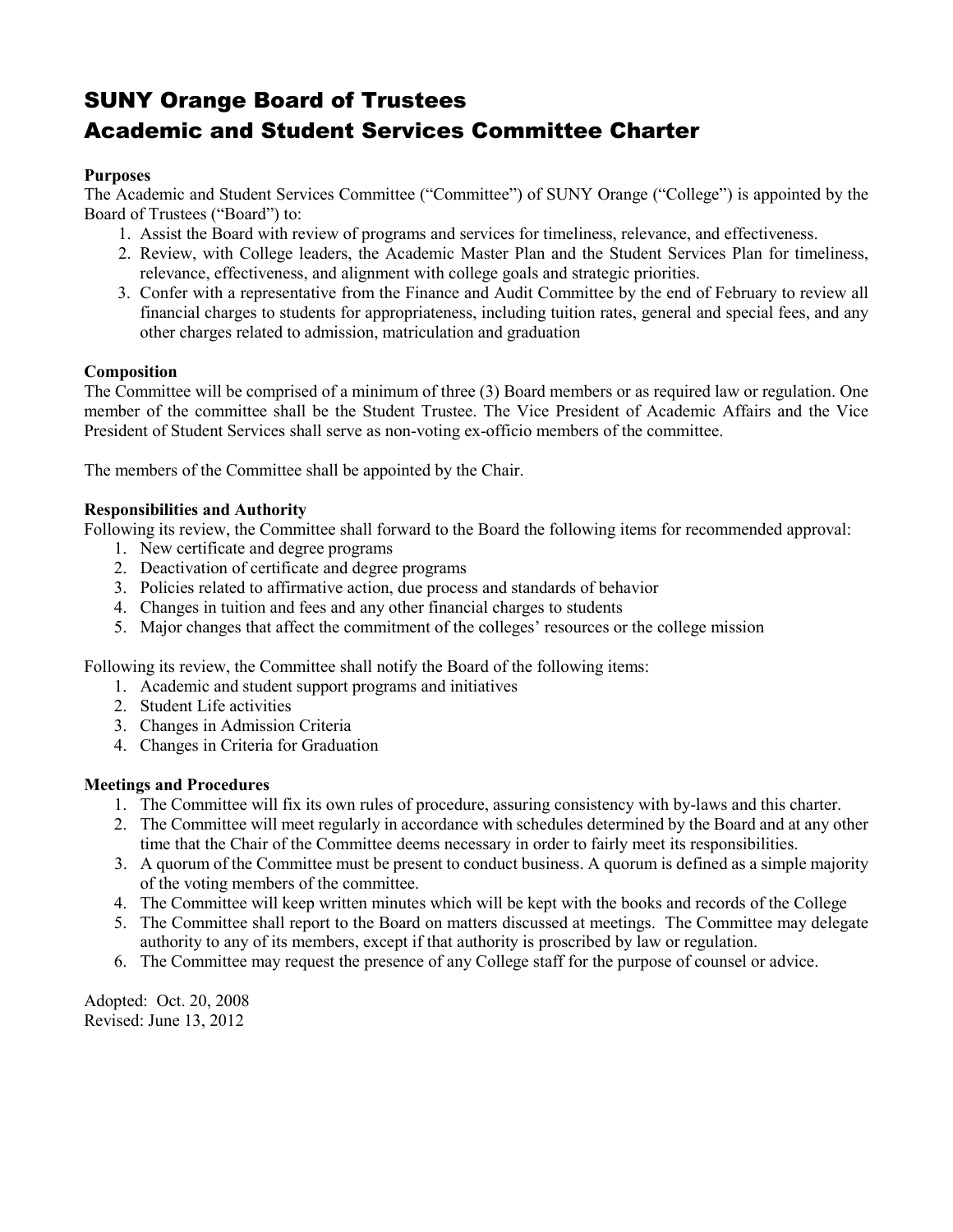## SUNY Orange Board of Trustees Finance and Audit Committee Charter

#### **Purposes**

The Finance and Audit Committee ("Committee") of SUNY Orange ("College") is appointed by the Board of Trustees ("Board") to:

- 1. Review, draft and submit final recommendation for approval to the Board of the College's annual operating budget
- 2. Oversee and approve appropriate accounting and budgeting policies, including the review of the annual audit and recommendation of acceptance to the Board.

#### **Composition**

The Committee will be comprised of a minimum of three (3) members pursuant to any standards that law or regulation may require or that the Board shall determine apply.

The members of the Committee shall be appointed by the Chair.

#### **Responsibilities and Authority**

The Committee will provide oversight to ensure that appropriate accounting and budgeting policies and internal controls are established and followed, and that the College issues financial statements and reports in a timely manner in accordance with all regulatory obligations. In addition, the Committee shall serve to further assist the Board in fulfilling its responsibilities to the beneficiaries of the College's programs. Accordingly, the Finance and Audit Committee shall assume the following responsibilities to accomplish these objectives:

- 1. Review the annual operating budget and recommend a final budget for Board approval. Review all changes in tuition and fees and any other financial charges to students with the Academic and Student Services Committee.
- 2. Recommend to the Board the selection and retention of the independent public accountants for the College
- 3. Recommend to the Board specific studies and reports (regarding auditing matters, accounting procedures and other matters) to be generated by the independent public accountants
- 4. Review annual financial statements, including any adjustments to those statements recommended by the independent public accountants, and any significant issues that arise in connection with the preparation of those financial statements
- 5. Recommend to the College, in consultation with the independent public accountants, the inclusion of specific financial disclosures in audited financial statements
- 6. Review, as appropriate and in consultation with the independent public accountants, accounting policies, internal controls and procedures applicable to the College as well as any management responses to comments relating to those policies and procedures
- 7. Review the administration of the College's Conflict of Interest policy (BP 2.19) and ensure the College's compliance on at least an annual basis
- 8. Periodically review and update the College's Code of Ethical Conduct policy (BP 2.27) and ensure that the College has established a system to enforce this policy for all personnel
- 9. Obtain the advice of outside consultants and professionals (including but not limited to retention of special legal counsel) to advise the Committee on matters within the scope of its charge
- 10. Obtain from College administration and external advisors reports relating to accounting, tax, regulatory, governance, investment and other business matters.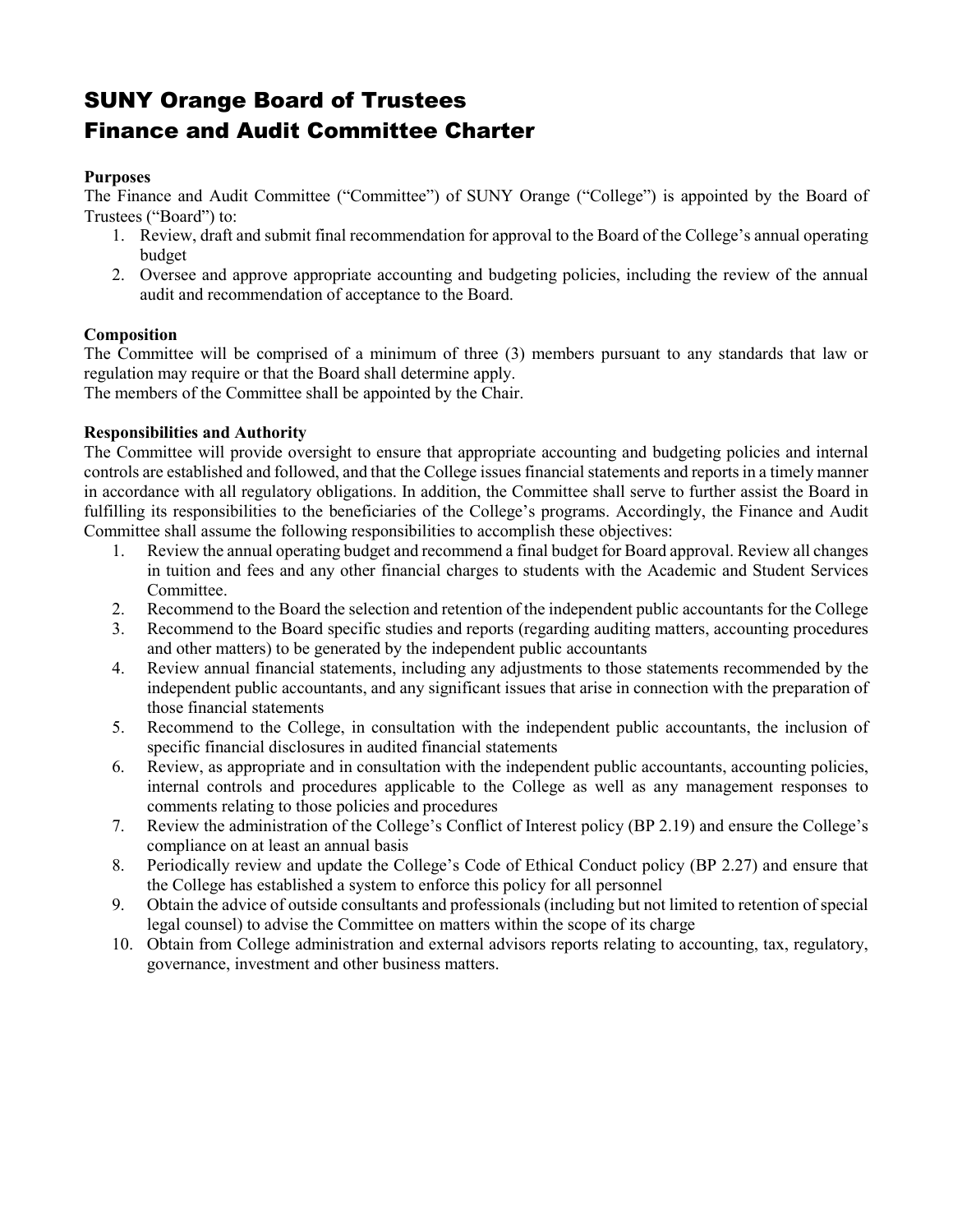## SUNY Orange Board of Trustees Finance and Audit Committee Charter (page 2)

#### **Meetings and Procedures**

- 1. The Committee will meet at least annually with the Vice President for Administration, the Comptroller and the President to discuss any issues arising from the Committee's responsibilities.
- 2. The Committee will meet annually with the independent public accountants, or more frequently as circumstances require, to discuss issues arising from the Committee's responsibilities. In addition, the Committee may request the presence of College administrators or other personnel to attend meetings and provide pertinent information as necessary. Other matters which should be given consideration for discussion could include:
	- a. Significant findings during the year, including the status of prior year management recommendations
	- b. Difficulties encountered in the course of performing audit work, including restrictions on the scope of activities or access to required information
	- c. Significant revisions or adjustments to the auditor's work plan as initially approved by the Committee
	- d. Inquire as to the auditors' independent qualitative judgments about the appropriateness, not just the acceptability, of the accounting principles and the clarity of the financial disclosure practices used or proposed to be adopted by the College
	- e. Other matters related to the conduct of the audit which are to be communicated under U.S. Generally Accepted Auditing Practices (GAAP).
	- f. Confirm and assure the independence of the independent public accountants, including a review of advisory services and related fees provided by the independent public accountants
- 3. The Committee will meet at least annually with College administration (outside the presence of the independent public accountants) to discuss the College's evaluation of the work performed by the independent public accountants.
- 4. A quorum of the Committee must be present to conduct business.
- 5. The Committee will keep written minutes which will be kept with the Board of Trustee minutes in the President's Office.
- 6. The Committee shall report to the Board on matters discussed at meetings, including describing all actions taken by the Committee.

Adopted: Sept. 11, 2006 Revised: Jan. 9, 2009 Revised: June 13, 2012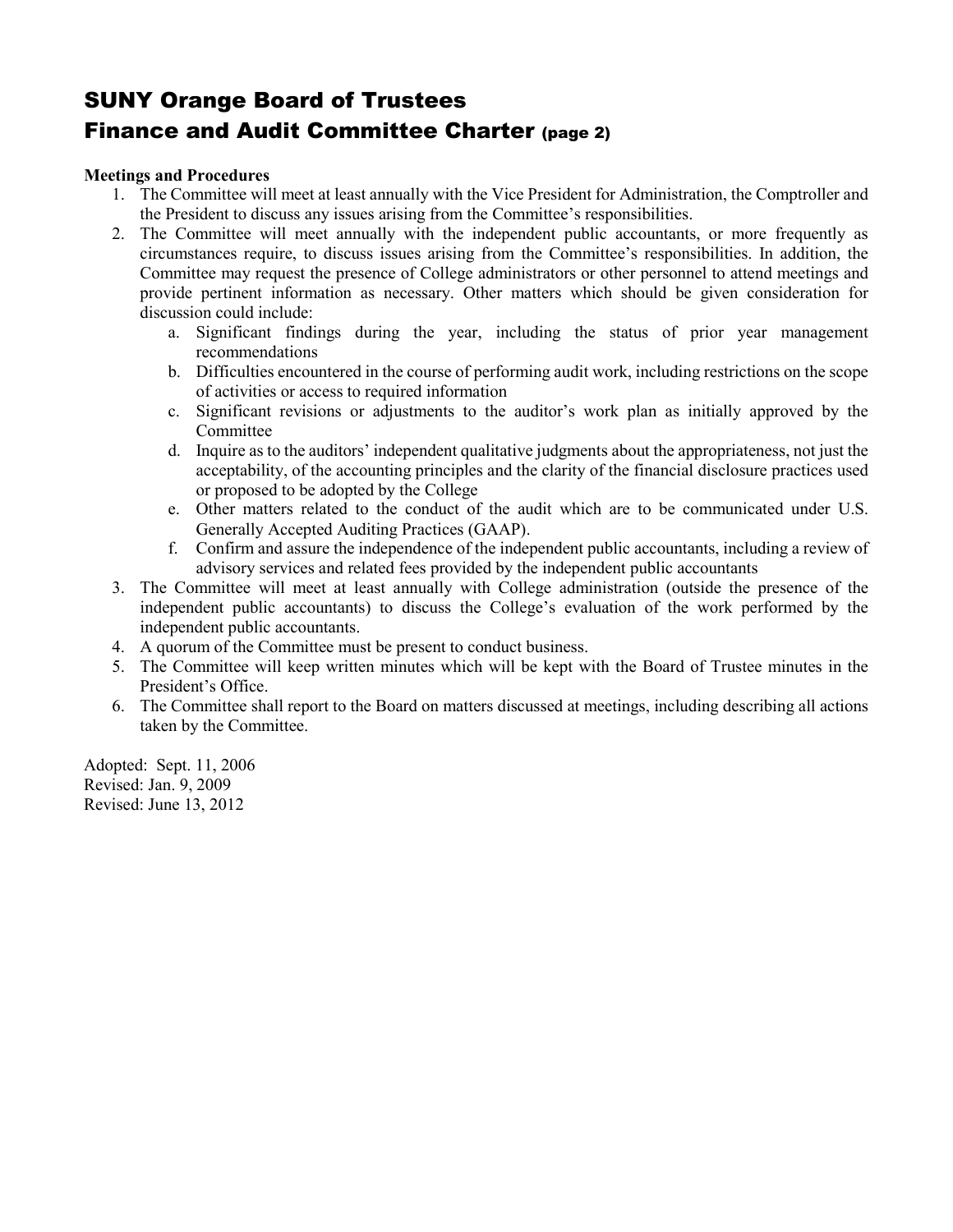## SUNY Orange Board of Trustees Governance and Nominating Committee Charter

#### **Purposes**

The Governance and Nominating Committee of SUNY Orange is appointed by the Board of Trustees to:

- 1. Assist the Board in reviewing, establishing and recommending effective governance policy of the College
- 2. Establish and recommend to the Board appropriate committee charters for the committees established in the by-laws
- 3. Lead a review of the Board's performance once every two years (criteria for Board and Committee review is included in Exhibit A)
- 4. Recommend to the Board membership and leadership of each committee

#### **Composition**

The Committee will be comprised of a minimum of three (3) and a maximum of five (5) members pursuant to any standards that law or regulation may require or that the Board shall determine apply.

The Chairman of the Board shall appoint members and the Chairperson of the committee. The members of the Committee shall serve until their resignation, retirement or removal by the Board, or until their successors are appointed. No member of the Committee shall be removed by the Board except by the majority vote of the entire Board.

#### **Responsibilities and Authority**

- 1. Recommend to the Board for adoption Governance Guidelines for the College, and periodically review and make recommendations to the Board regarding those guidelines
- 2. Review and make recommendations to the Board for the organization and processes of the Board, including Board leadership (chair and vice chair); types, functions, size, membership and leadership of Board committees;
- 3. Review and assess the structure of Board meetings and recommend methods to the Board for improving meetings and enriching Board involvement with the College
- 4. Recommend continuing education opportunities and requirements for Board members
- 5. Assume other responsibilities as assigned by resolution of the Board

#### **Meetings and Procedures**

- 1. All Committee rules of procedure shall be consistent with Board by-laws and this charter.
- 2. The Committee shall meet as often as it deems necessary or appropriate, but no less than twice each year. Regular committee dates will be determined by a majority vote of committee members.
- 3. A majority of the Committee members shall constitute a quorum.
- 4. The chairperson of the Committee, or a majority of the members of the Committee, may call special meetings of the Committee. A quorum of the members must be present to conduct official business.
- 5. The Committee shall keep a written record of discussion points and recommendations from its meetings. The Committee shall report to the Board on the matters discussed at each meeting of the Committee, including describing all actions taken by the Committee at the meeting.
- 6. The Committee may request that any directors or staff of the College, or other persons whose advice and counsel are sought by the Committee, attend any meeting to provide such information as the Committee requests.

**Exhibit A** (Criteria for Evaluation of the Board of Trustees and its Committees) **Exhibit B** (Board of Trustees Self-Evaluation Form)

Adopted: Jan. 9, 2009 Revised: June 13, 2012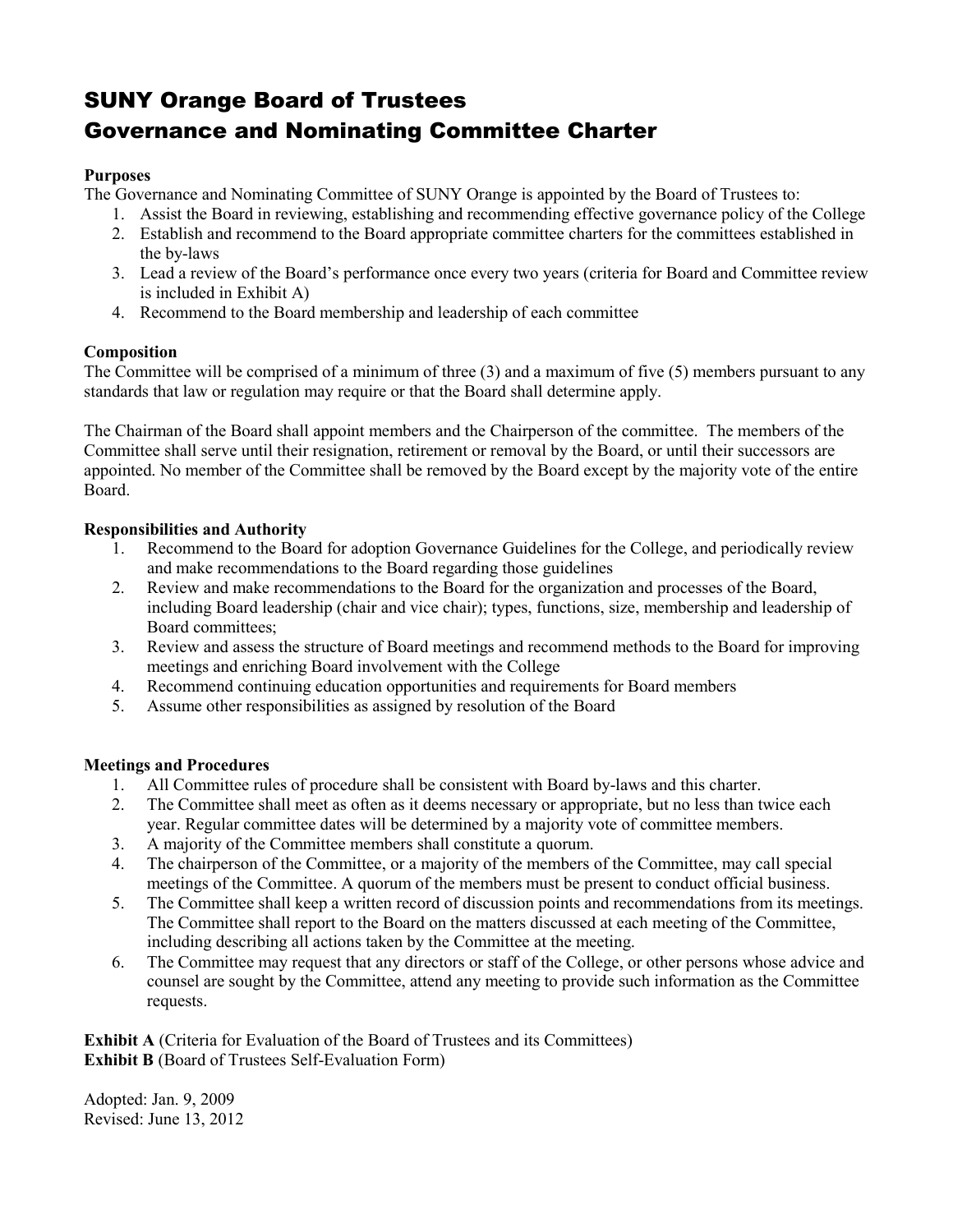## SUNY Orange Board of Trustees Policy Committee Charter

#### **Purpose**

The Policy Committee develops and carries out a process for the review, modification and decommission of current Board of Trustees ("Board") policies, as well as the creation of new Board policies. This committee is tasked with communicating the process with all members ("Trustees") of the Board of Trustees through the Chair of the Board, and standardizing the language and style of written policies. The Secretary to the Board is responsible for maintaining a history of policy development and review and retaining a copy of the most recent policy manual.

#### **Composition**

The Chair of the Board is responsible for appointing Trustees to the Policy Committee. The President of the College ("President"), upon request from the Chair of the Board or from the Chair of the Policy Committee, shall be responsible for appointing specific members of the College community (non-Trustees) who can provide some expertise in policy development. These individuals appointed by the College President will serve on the Policy Committee in an ex-officio capacity.

#### **Meetings and Agendas**

The Policy Committee shall meet at the pleasure of the Chair of the Policy Committee. Once a meeting is called, the Secretary of the Board or an ex-officio member of the Policy Committee, as designated by the College President, shall communicate to the members (standing and ex-officio) of the Policy Committee the date, time and location of the meeting. The Secretary of the Board or ex-officio member of the Policy Committee shall be responsible for reserving a meeting place. Items for the agenda should be submitted to the Chair of the Policy Committee preferably one week in advance of the meeting. The Chair of the Policy Committee will distribute the agenda to the members of the committee preferably three days prior to each meeting.

#### **Decision-Making/Recommendations**

Any proposed revision, modification, or decommission of current Board policies, or proposed new policies, that are approved by the Policy Committee will be presented to the entire Board for review at the next regularly scheduled meeting and will be placed on the agenda for a full Board vote at the subsequent Board meeting.

#### **Approved Policy**

Once a proposed revision, modification, or decommission of a current Board policy, as well as the development of a new policy, is approved by the Board, that action is communicated by the Secretary of the Board to the Associate Vice President for Human Resources, who serves as the keeper of all College policies and ensures the written and electronic policy manual is up to date. The Associate Vice President for Human Resources also communicates said action to all College Vice Presidents.

Adopted: Dec. 10, 2019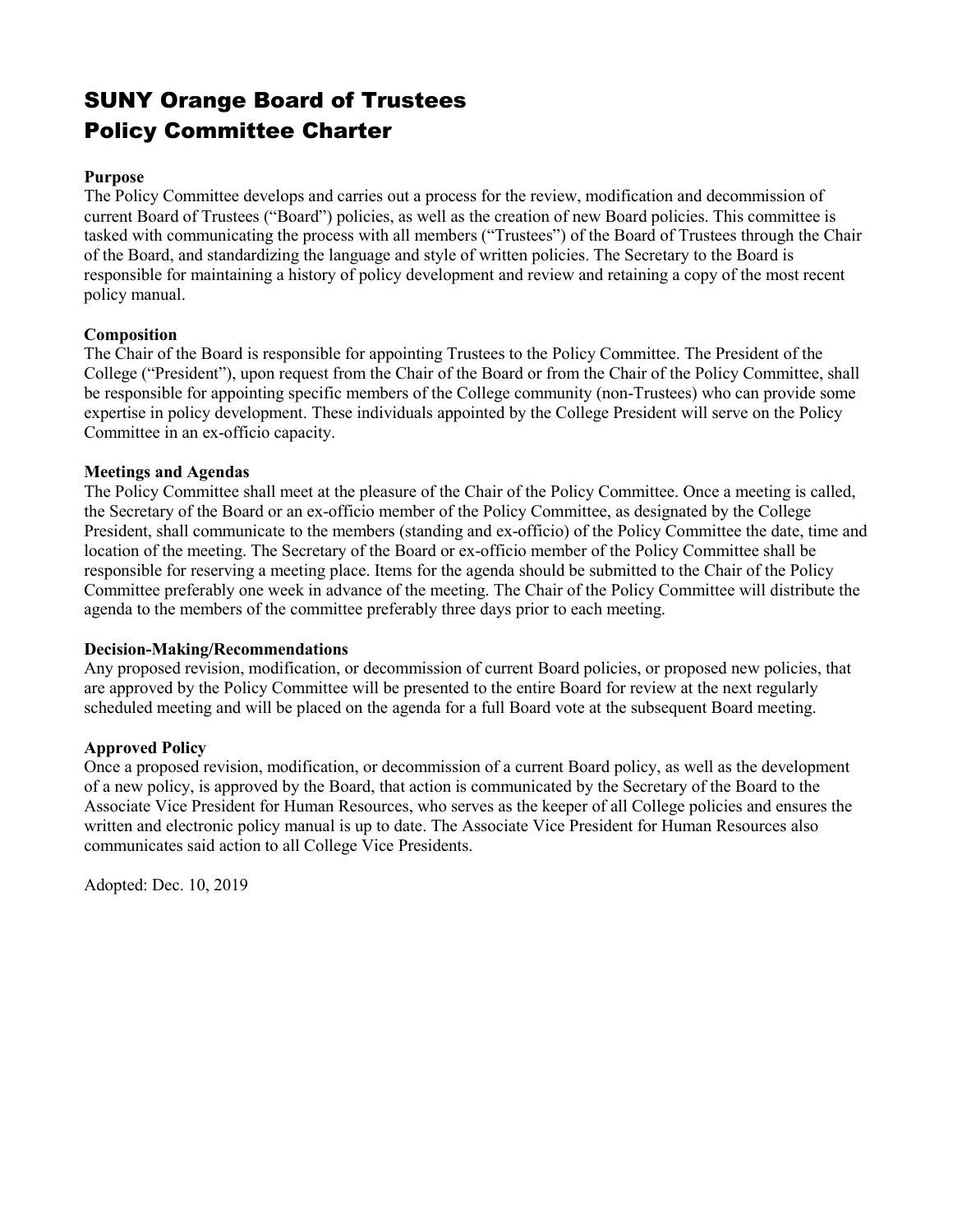## SUNY Orange Board of Trustees

## Governance and Nominating Committee

## Exhibit A: Criteria for Evaluation of the Board of Trustees and its Committees

- 1. **Representation of Stakeholders:** Each Trustee and committee must:
	- a. Clearly recognize the role of Trustees to represent the interests of the College, its staff, its students and the community the College serves
	- b. Understand the difference between the functions of the Board (or committees) and that of College administration
- 2. **Judgment and Knowledge:** Each Trustee must demonstrate judgment and knowledge in the ability to assess College strategy, strategic plans and other key issues.
- 3. **Meaningful Participation:** Each Trustee must:
	- a. Manifest confidence and willingness to express ideas and engage in constructive discussion
	- b. Actively participate in decision-making and be willing to make tough decisions
	- c. Demonstrate diligence and faithfulness in attending Board and committee meetings
- 4. **Communications:** Each Trustee must:
	- a. Assure that communication flows freely within the Board (and its Committees) and with College president and administration
	- b. Serve as a good sounding board for the President
	- c. Be willing to challenge himself/herself and the President
	- d. Ask insightful questions and raise thought-provoking perspectives
	- e. Be willing to hold the administration accountable for performance and results
	- f. Be mindful to not get overly involved in operational details and the administrative process
	- g. Listen with an open mind
- 5. **Suitability:** Each Trustee must:
	- a. Fulfill all legal and fiduciary responsibilities
	- b. Cooperate with the College administration and employees
	- c. Make appropriate time commitments for the Board and committee service
	- d. Assure there are no conflicts of interest
- 6. **Expertise:** Each Trustee will:
	- a. Make his or her individual expertise available to the Board (or its Committees) so that the Board and Committees may draw on relevant experience in addressing issues facing the College
	- b. Respond to appropriate requests of the President outside of Board (or Committee) meetings for advice and support
- 7. **Vision and Leadership:** Each Trustee will:
	- a. Understand College philosophy and strategy
	- b. Be oriented and sensitive toward the future direction of community college education in New York State
	- c. Understand the College's short- and long-term goals and objectives
	- d. Understand the College's legal requirements
	- e. Understand the needs of those communities that the College serves
	- f. Support the College's mission and values
	- g. Be open, honest and direct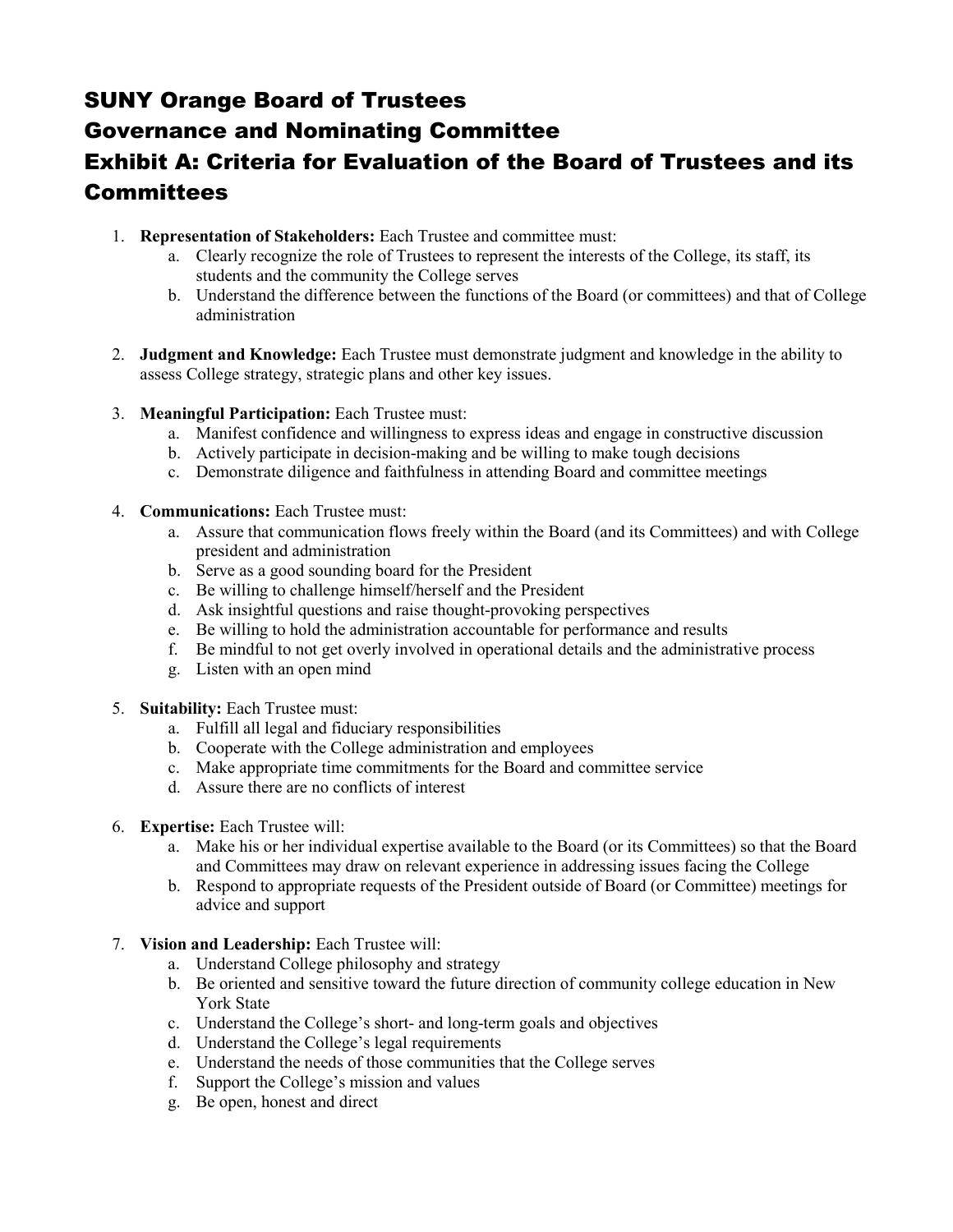## SUNY Orange Board of Trustees Governance and Nominating Committee Exhibit A: Criteria for Evaluation of the Board of Trustees and its Committees (page 2):

- 8. **Professional Status:** Trustees should maintain standing and reputation in the business, professional and social communities in which such College operates and appropriately represent the College in all such communities.
- 9. **Participation:** Each Trustee must:
	- a. Be willing to regularly attend all scheduled and special meetings of the Board and its committees
	- b. Be willing to participate in professional development programs as deemed appropriate

Adopted: January, 2008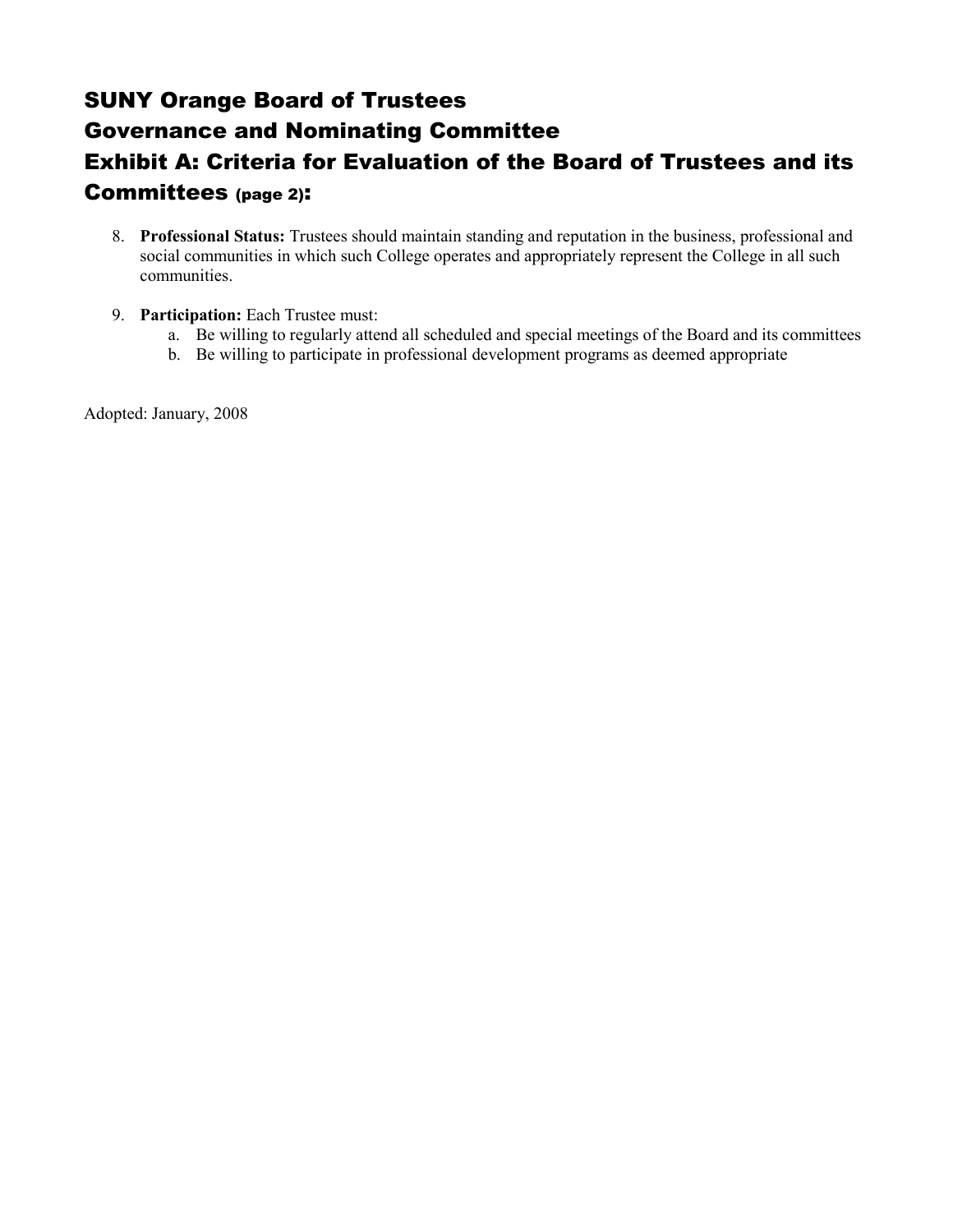## SUNY Orange Board Of Trustees Governance and Nominating Committee Exhibit B

## Board of Trustees Self-Evaluation Form 2019-2020

Based upon Board evaluation strategies recommended by the Association of Community College Trustees, this evaluation form is designed to allow Board members the opportunity to evaluate the performance of the Board as an entity.

For each of the following statements, please check the column of the rating you feel best reflects the performance of the full Board. Written comments for each statement are welcomed, and open-ended questions appear at the end of the form to help you provide additional information.

|                                      | POLICY CREATION, OVERSIGHT AND<br><b>REVISION</b>                                                                                              | Excellent<br>5 | Above<br>Average<br>4 | Average<br>3 | <b>Below</b><br>Average<br>2 | Poor |
|--------------------------------------|------------------------------------------------------------------------------------------------------------------------------------------------|----------------|-----------------------|--------------|------------------------------|------|
| 1.                                   | Board members understand and support the<br>concept that establishment and oversight of policy<br>is the primary role of the Board.            |                |                       |              |                              |      |
| 2.                                   | The Board understands and operates upon the<br>difference between its primary role and the roles<br>of the President and administrative staff. |                |                       |              |                              |      |
| 3 <sub>1</sub>                       | The Board focuses on policy in meetings and<br>discussions rather than on administrative and<br>management matters.                            |                |                       |              |                              |      |
| 4.                                   | The Board periodically reviews and evaluates its<br>policies, by-laws, procedures and charters.                                                |                |                       |              |                              |      |
| <b>BOARD MANAGEMENT AND MEETINGS</b> |                                                                                                                                                | Excellent<br>5 | Above<br>Average<br>4 | Average<br>3 | <b>Below</b><br>Average<br>2 | Poor |
| 1.                                   | The Board operates as a unit, considers and<br>respects all opinions, and upholds the final<br>majority decision of the Board.                 |                |                       |              |                              |      |
| 2.                                   | Board meetings are conducted in an orderly,<br>efficient manner with relevant agenda and<br>sufficient background information.                 |                |                       |              |                              |      |
| 3 <sub>1</sub>                       | Board members are well prepared for regular and<br>committee meetings.                                                                         |                |                       |              |                              |      |
| 4.                                   | Closed executive sessions are held only when<br>necessary and in strict statutory compliance.                                                  |                |                       |              |                              |      |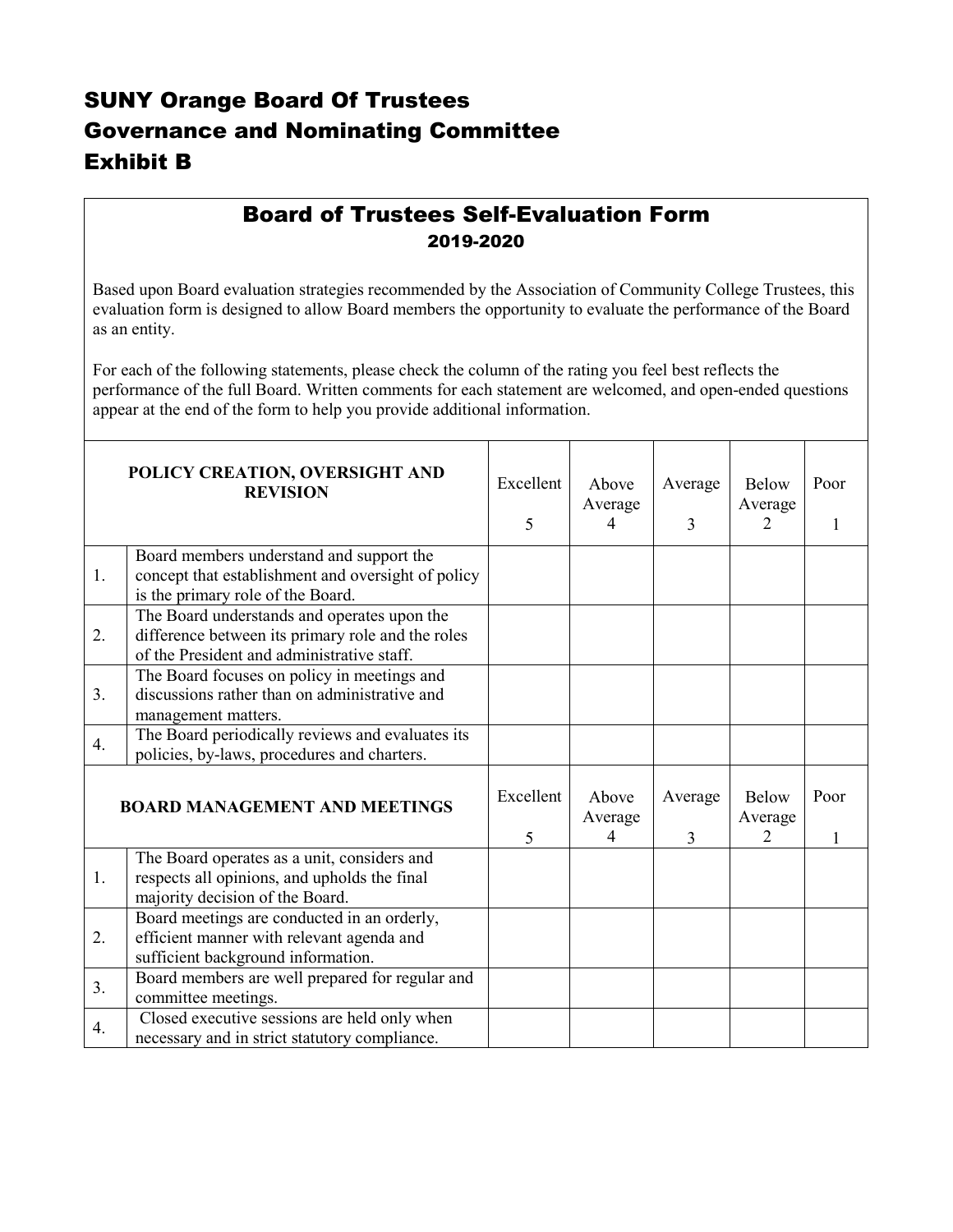|    | <b>STRATEGIC PLANNING</b>                                                                                                          | Excellent<br>5 | Above<br>Average<br>4 | Average<br>3 | <b>Below</b><br>Average<br>2 | Poor<br>1 |
|----|------------------------------------------------------------------------------------------------------------------------------------|----------------|-----------------------|--------------|------------------------------|-----------|
| 1. | The Board is knowledgeable about and involved<br>in defining the mission, vision and strategic goals<br>of the College.            |                |                       |              |                              |           |
| 2. | The Board spends appropriate time discussing the<br>future direction of the College.                                               |                |                       |              |                              |           |
| 3. | The Board requires long-range planning and is<br>appropriately involved in the planning process.                                   |                |                       |              |                              |           |
| 4. | The Board is familiar with the College's Strategic<br>Plan as well as those master plans contained<br>within.                      |                |                       |              |                              |           |
|    | <b>FISCAL OVERSIGHT</b>                                                                                                            | Excellent      | Above<br>Average      | Average      | <b>Below</b><br>Average      | Poor      |
|    | On an ongoing basis, the Board understands the                                                                                     | 5              | 4                     | 3            | 2                            | 1         |
| 1. | fiscal condition of the College.                                                                                                   |                |                       |              |                              |           |
| 2. | The Board understands the College's annual<br>budget document, including its projected<br>revenues and expenses.                   |                |                       |              |                              |           |
| 3. | Board policies adequately address guidelines for<br>fiscal management that meet audit standards.                                   |                |                       |              |                              |           |
| 4. | The Board advocates before New York State and<br>the County for adequate funding of the College.                                   |                |                       |              |                              |           |
|    | <b>FACILITIES AND CAPITAL PROJECTS</b>                                                                                             | Excellent<br>5 | Above<br>Average<br>4 | Average<br>3 | <b>Below</b><br>Average<br>2 | Poor<br>1 |
| 1. | The Board ensures that the College has a long<br>range Facilities Master Plan.                                                     |                |                       |              |                              |           |
| 2. | The Board directs the administration to<br>effectively address facilities maintenance and<br>appearance.                           |                |                       |              |                              |           |
| 3. | The Board is appropriately informed of, and<br>provides direction for, all capital projects.                                       |                |                       |              |                              |           |
| 4. | The Board ensures that facilities are used<br>appropriately for educational, student support and<br>community engagement purposes. |                |                       |              |                              |           |
|    | <b>BOARD RELATIONSHIPS</b>                                                                                                         | Excellent<br>5 | Above<br>Average<br>4 | Average<br>3 | <b>Below</b><br>Average<br>2 | Poor<br>1 |
| 1. | The Board and the President have a positive,<br>cooperative relationship of mutual trust, respect<br>and open communication.       |                |                       |              |                              |           |
| 2. | The Board clearly delegates the College's<br>administration to the President and effectively<br>evaluates his performance.         |                |                       |              |                              |           |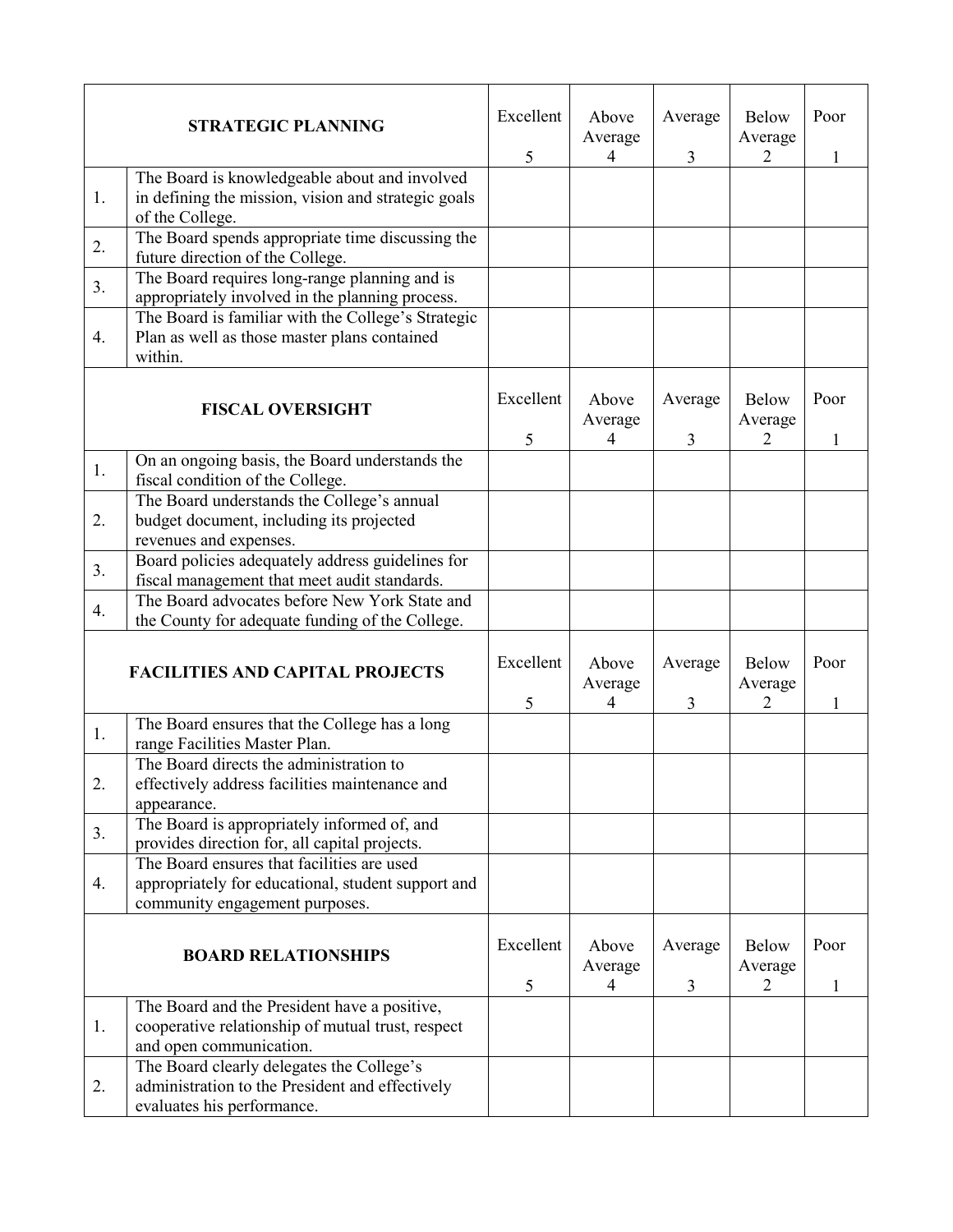| 3.               | The Board maintains effective relationships with<br>the New York State and County sponsors and<br>expects the President to do the same.                       |                |                       |              |                              |           |
|------------------|---------------------------------------------------------------------------------------------------------------------------------------------------------------|----------------|-----------------------|--------------|------------------------------|-----------|
| $\overline{4}$ . | The Board is knowledgeable about community<br>needs and expectations and works to maintain<br>effective relationships with community leaders<br>and citizens. |                |                       |              |                              |           |
|                  | <b>BOARD ORIENTATION AND DEVELOPMENT</b>                                                                                                                      | Excellent<br>5 | Above<br>Average<br>4 | Average<br>3 | Below<br>Average<br>2        | Poor<br>1 |
| 1.               | New Board members, including the student<br>member, receive an appropriate orientation to the<br>Board and the College.                                       |                |                       |              |                              |           |
| 2.               | New Board members are assigned mentors from<br>among existing Board members for the initial<br>year of new service.                                           |                |                       |              |                              |           |
| 3.               | Board members are knowledgeable about trustee<br>responsibilities and the statutory basis for them.                                                           |                |                       |              |                              |           |
| $\overline{4}$ . | Board members attend regional, state, and<br>national meetings and conferences for<br>professional development as trustees.                                   |                |                       |              |                              |           |
|                  | PROMOTION OF COLLEGE TO COMMUNITY                                                                                                                             | Excellent<br>5 | Above<br>Average<br>4 | Average<br>3 | <b>Below</b><br>Average<br>2 | Poor<br>1 |
| 1.               | Board members speak positively about, and<br>advocate for, the College in the community.                                                                      |                |                       |              |                              |           |
| 2.               | Board members play leadership roles in the<br>community and promote College-community<br>partnerships.                                                        |                |                       |              |                              |           |
| 3 <sub>1</sub>   | The Board actively seeks political and civic<br>support for the College, including adequate<br>funding.                                                       |                |                       |              |                              |           |
| $\overline{4}$ . | The Board actively supports the College's<br>foundation and fundraising efforts.                                                                              |                |                       |              |                              |           |
| 5.               | The Board members agree that only the<br>chairperson speaks to the media about College<br>matters when the opinion of the Board is<br>requested.              |                |                       |              |                              |           |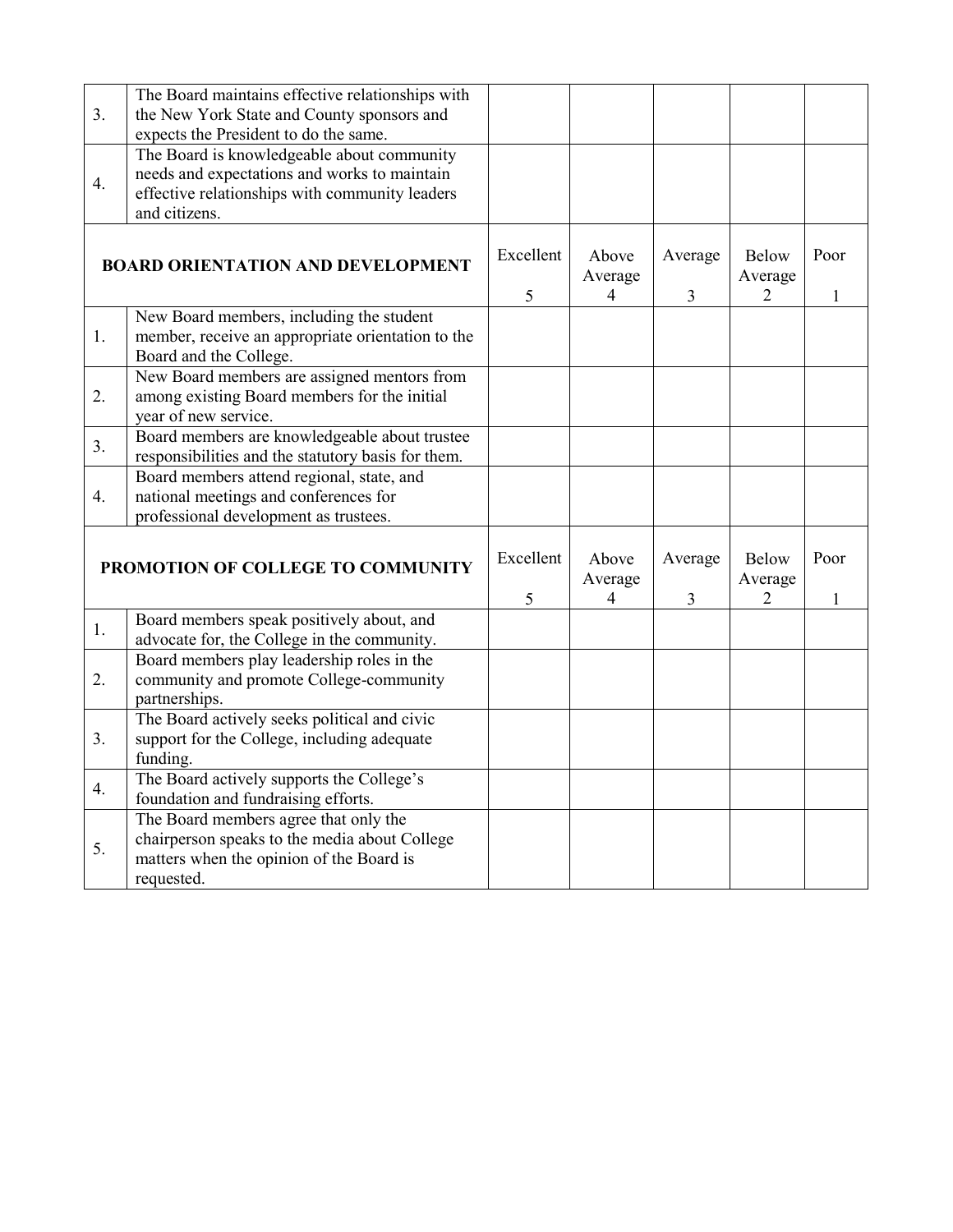#### **COMMENTS**

**Evaluation Categories.** In the spaces provided, please feel free to add any comments you may have regarding the Board's performance in the category areas in the evaluation chart. Use additional pages if necessary.

- 1. Policy Creation, Oversight, and Revision
- 2. Board Management and Meetings
- 3. Strategic Planning
- 4. Fiscal Oversight
- 5. Facilities and Capital Projects
- 6. Board Relationships
- 7. Board Orientation and Development
- 8. Promotion of College to Community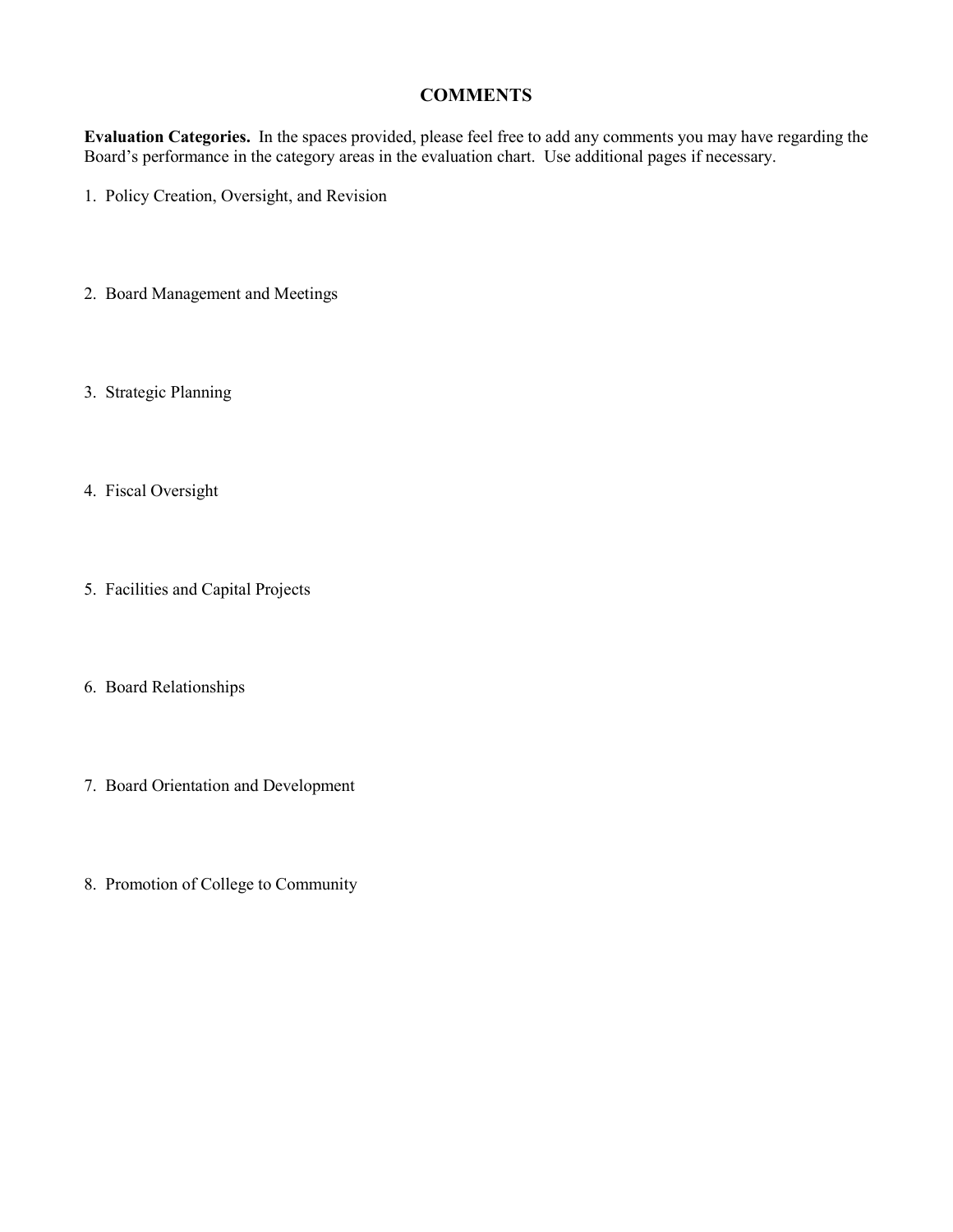**Open Ended Questions.** In the spaces provided, please give any comments you might have in response to the following questions. Use additional pages if necessary.

- 1. What are the Board's greatest strengths?
- 2. What are the Board's major accomplishments over the past year?
- 3. In what areas could the Board improve?
- 4. What changes should be made in Board operations and activities?
- 5. What goals should the Board have for the following year or further into the future?

**Trustee Name:\_\_\_\_\_\_\_\_\_\_\_\_\_\_\_\_\_\_\_\_\_\_\_\_\_\_\_\_\_\_\_\_\_\_\_ Date: \_\_\_\_\_\_\_\_\_\_\_\_\_\_\_\_\_\_\_\_**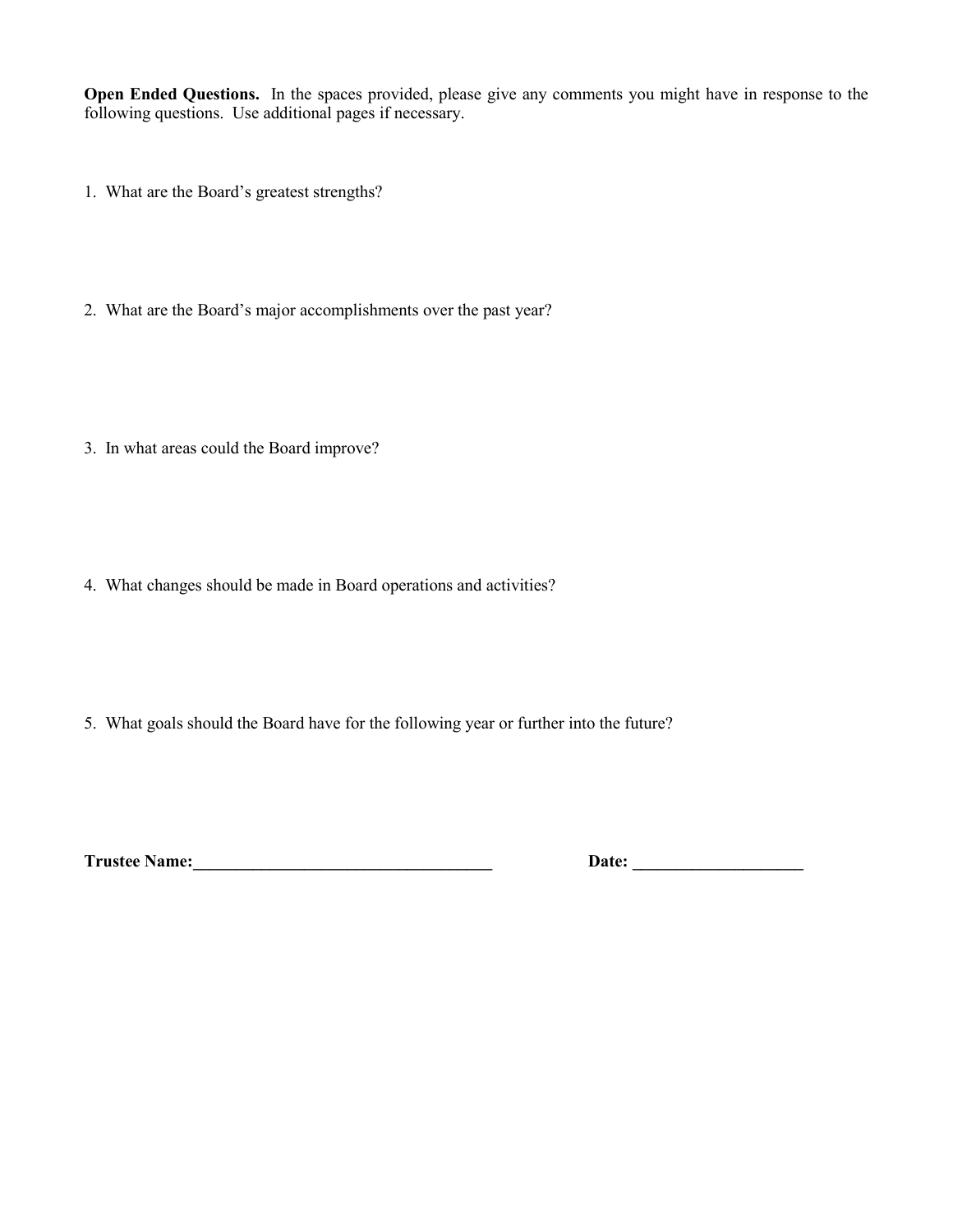## SUNY Orange Board of Trustees

## President's Performance Review and Compensation Committee Charter

#### **Purpose**

The President's Performance Review and Compensation Committee of SUNY Orange is appointed by the Board of Trustees to:

- 1. Conduct the Board's annual review and evaluation of the President's performance
- 2. Present recommendations to the Board concerning the President's annual compensation package

#### **Composition**

The Committee will be comprised of a minimum of three (3) members.

The Chairman of the Board shall appoint members and the Chairperson of the committee. The members of the Committee shall serve until their resignation, retirement or removal by the Board, or until their successors are appointed. No member of the Committee shall be removed by the Board except by the majority vote of the entire Board.

#### **Responsibilities and Authority**

- 1. Coordinate annual review of the College President's performance and provide thorough report to the entire Board
- 2. Work with President to establish goals and objectives for the upcoming year, based upon review of past performance and in accordance with College's Strategic Plan
- 3. Recommend for Board approval a compensation package for the President

#### **Meetings and Procedures**

- 1. The Committee will require the College President to mail to each member of the Committee a copy of the following items by June 15:
	- a. President's self-evaluation report, based upon his/her current year's goals
	- b. Copy of his/her current year's goals
	- c. Draft of President's goals for upcoming year
	- d. Requests for changes in compensation for the upcoming year
- 2. The Committee will compile member evaluation results and Board input, and will finalize the goals for the President, by the end of August. The mutually agreed upon goals will provide part of the basis for the President's evaluation the following year.
- 3. The Committee shall meet as often as it deems necessary or appropriate.
- 4. At the September Board meeting, the Committee will report to the Board the results of the evaluation and recommendation for compensation.
- 5. A majority of the Committee members shall constitute a quorum.
- 6. The Committee shall keep a written record of discussion points and recommendations from its meetings.

#### **Exhibit A** (President's Annual Evaluation Form)

Adopted: Jan. 9, 2009 Revised: June 13, 2012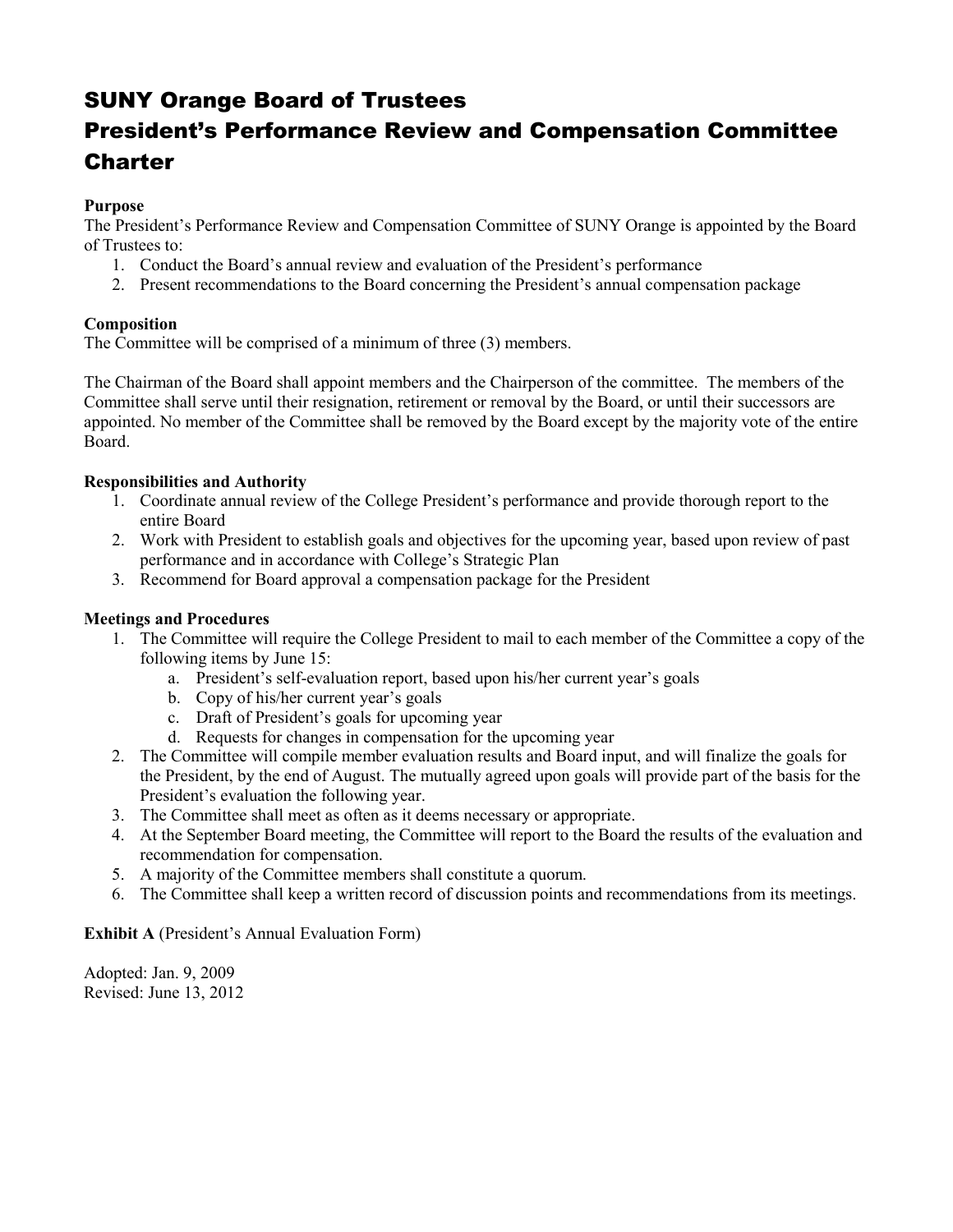## SUNY Orange Board Of Trustees President's Performance Review and Compensation Committee Exhibit A

### President's Annual Evaluation Form (CONFIDENTIAL) 2019-2020

The SUNY Orange Board of Trustees will evaluate the President's performance on an annual basis. The President's Performance Review and Compensation Committee will utilize this form as the foundation for creating an evaluation report that will be provided to the entire Board.

|                  | <b>LEADERSHIP CHARACTERISTICS</b>                                           | Excellent<br>5 | Above<br>Average<br>$\overline{4}$ | Average<br>3              | <b>Below</b><br>Average<br>$\overline{2}$ | Poor<br>1 |
|------------------|-----------------------------------------------------------------------------|----------------|------------------------------------|---------------------------|-------------------------------------------|-----------|
| 1.               | Has a vision for the College and effectively<br>communicates it             |                |                                    |                           |                                           |           |
| 2.               | Develops annual strategic objectives to achieve the<br>vision               |                |                                    |                           |                                           |           |
| 3.               | Maintains high ethical standards                                            |                |                                    |                           |                                           |           |
| $\overline{4}$ . | Is respected by College colleagues                                          |                |                                    |                           |                                           |           |
| 5.               | Works effectively with campus and local groups                              |                |                                    |                           |                                           |           |
| 6.               | <b>Communicates Effectively</b>                                             |                |                                    |                           |                                           |           |
| 7.               | Makes effective decisions under pressure                                    |                |                                    |                           |                                           |           |
| 8.               | Effectively uses time and energy                                            |                |                                    |                           |                                           |           |
| 9.               | Is a visible leader on campus and in the<br>community                       |                |                                    |                           |                                           |           |
| 10.              | Sets high standards for self and others                                     |                |                                    |                           |                                           |           |
| 11.              | Effectively recognizes and rewards excellence                               |                |                                    |                           |                                           |           |
| 12.              | Fosters a positive culture within the College<br>community                  |                |                                    |                           |                                           |           |
|                  | <b>COMMUNITY RELATIONS</b>                                                  | Excellent<br>5 | Above<br>Average<br>4              | Average<br>$\overline{3}$ | Below<br>Average<br>2                     | Poor<br>1 |
| 1.               | Effectively represents the College to the<br>community                      |                |                                    |                           |                                           |           |
| 2.               | Effectively represents the College's interests to<br>the County Legislature |                |                                    |                           |                                           |           |
| 3.               | Effectively communicates with the community-<br>at-large                    |                |                                    |                           |                                           |           |
| 4.               | Is visible in area communities                                              |                |                                    |                           |                                           |           |
| 5.               | Is perceived as a community leader                                          |                |                                    |                           |                                           |           |
| 6.               | Effectively represents the College at the local<br>level                    |                |                                    |                           |                                           |           |
| 7.               | Effectively represents the College at the New<br>York State level           |                |                                    |                           |                                           |           |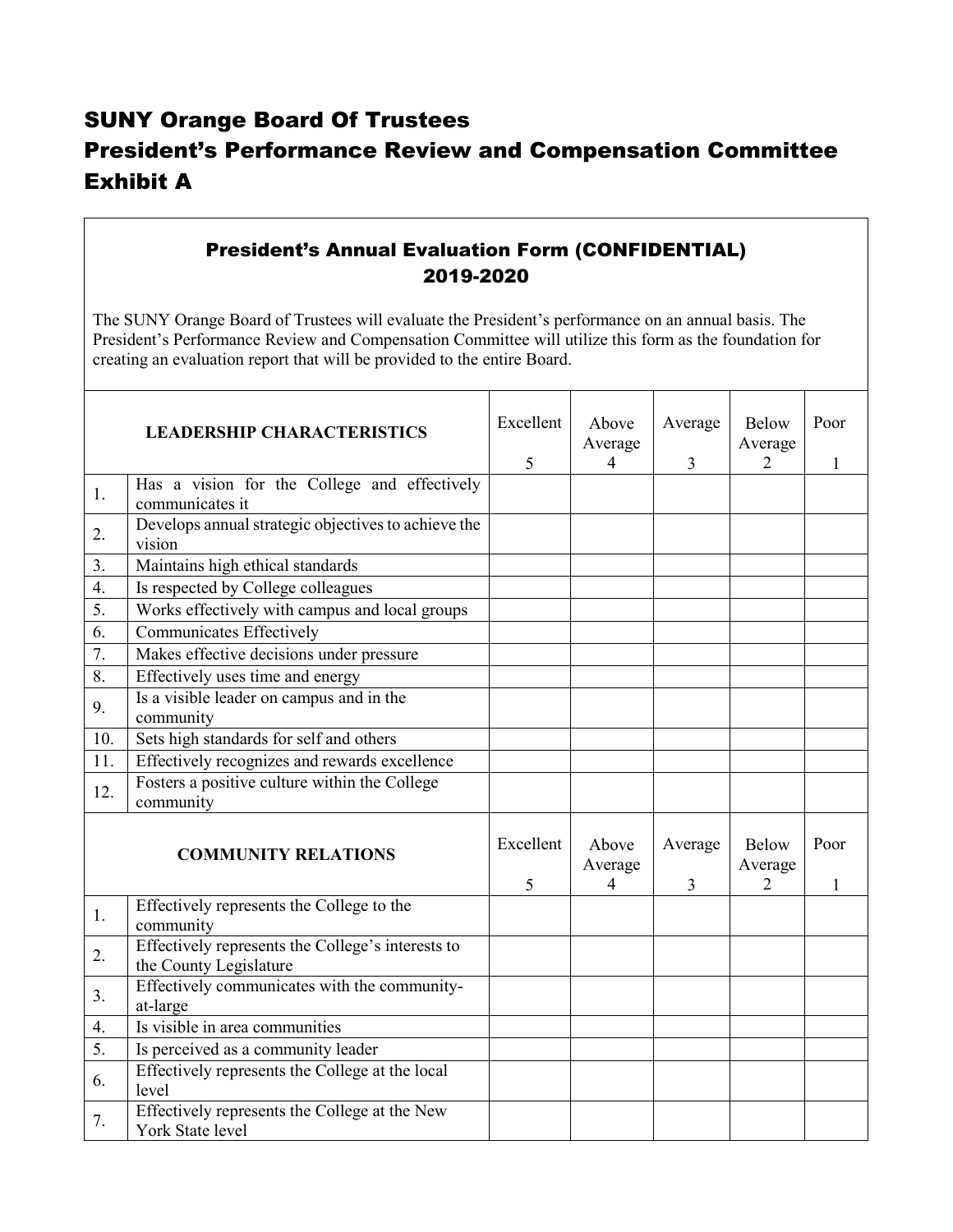|                  | Uses local advisory committees or other                                                                          |                |                                    |                           |                              |           |
|------------------|------------------------------------------------------------------------------------------------------------------|----------------|------------------------------------|---------------------------|------------------------------|-----------|
| 8.               | mechanisms for input concerning academic                                                                         |                |                                    |                           |                              |           |
|                  | programming                                                                                                      |                |                                    |                           |                              |           |
| 9.               | Effectively markets the College to foster a                                                                      |                |                                    |                           |                              |           |
|                  | positive image                                                                                                   |                |                                    |                           |                              |           |
|                  | PHYSICAL PLANT                                                                                                   | Excellent<br>5 | Above<br>Average<br>$\overline{4}$ | Average<br>$\overline{3}$ | <b>Below</b><br>Average<br>2 | Poor<br>1 |
| 1.               | Addresses future physical plant needs by<br>championing a Facilities Master Plan process                         |                |                                    |                           |                              |           |
| 2.               | Effectively utilizes the Facilities Master Plan to<br>determine future building needs                            |                |                                    |                           |                              |           |
| 3.               | Effectively deploys human resources to<br>adequately maintain the physical plant                                 |                |                                    |                           |                              |           |
| $\overline{4}$ . | Effectively deploys fiscal resources to adequately<br>maintain the physical plant                                |                |                                    |                           |                              |           |
| 5.               | Effectively communicates physical plant needs<br>with the College community                                      |                |                                    |                           |                              |           |
|                  | <b>CURRICULA</b>                                                                                                 | Excellent<br>5 | Above<br>Average<br>4              | Average<br>3              | <b>Below</b><br>Average      | Poor<br>1 |
|                  | Effectively ensures that academic programs                                                                       |                |                                    |                           |                              |           |
| 1.               | follow the stated educational goals and objectives<br>of the College                                             |                |                                    |                           |                              |           |
| 2.               | Provides effective leadership in curriculum<br>development and maintenance of standards                          |                |                                    |                           |                              |           |
| 3.               | Effectively communicates to the Board of<br>Trustees major changes to academic programs                          |                |                                    |                           |                              |           |
| 4.               | Conducts effective academic program evaluations<br>internally and prepares the College for outside<br>evaluation |                |                                    |                           |                              |           |
| 5.               | Academic programs are perceived to be useful for<br>transfer                                                     |                |                                    |                           |                              |           |
| 6.               | Academic programs are perceived to be useful for<br>career preparation                                           |                |                                    |                           |                              |           |
| 7.               | Provides academic programs that are consistent<br>with community workplace needs                                 |                |                                    |                           |                              |           |
|                  | PERSONNEL RELATIONS                                                                                              | Excellent<br>5 | Above<br>Average<br>4              | Average<br>3              | Below<br>Average<br>2        | Poor<br>1 |
| 1.               | Promotes highly qualified people from within                                                                     |                |                                    |                           |                              |           |
| 2.               | Identifies and recruits highly qualified candidates<br>for open positions                                        |                |                                    |                           |                              |           |
| 3.               | Conducts new employee orientations and does                                                                      |                |                                    |                           |                              |           |
| 4.               | periodic performance reviews<br>Establishes an atmosphere of mutual respect, trust                               |                |                                    |                           |                              |           |
|                  | and high morale                                                                                                  |                |                                    |                           |                              |           |
| 5.               | Works well with College Governance                                                                               |                |                                    |                           |                              |           |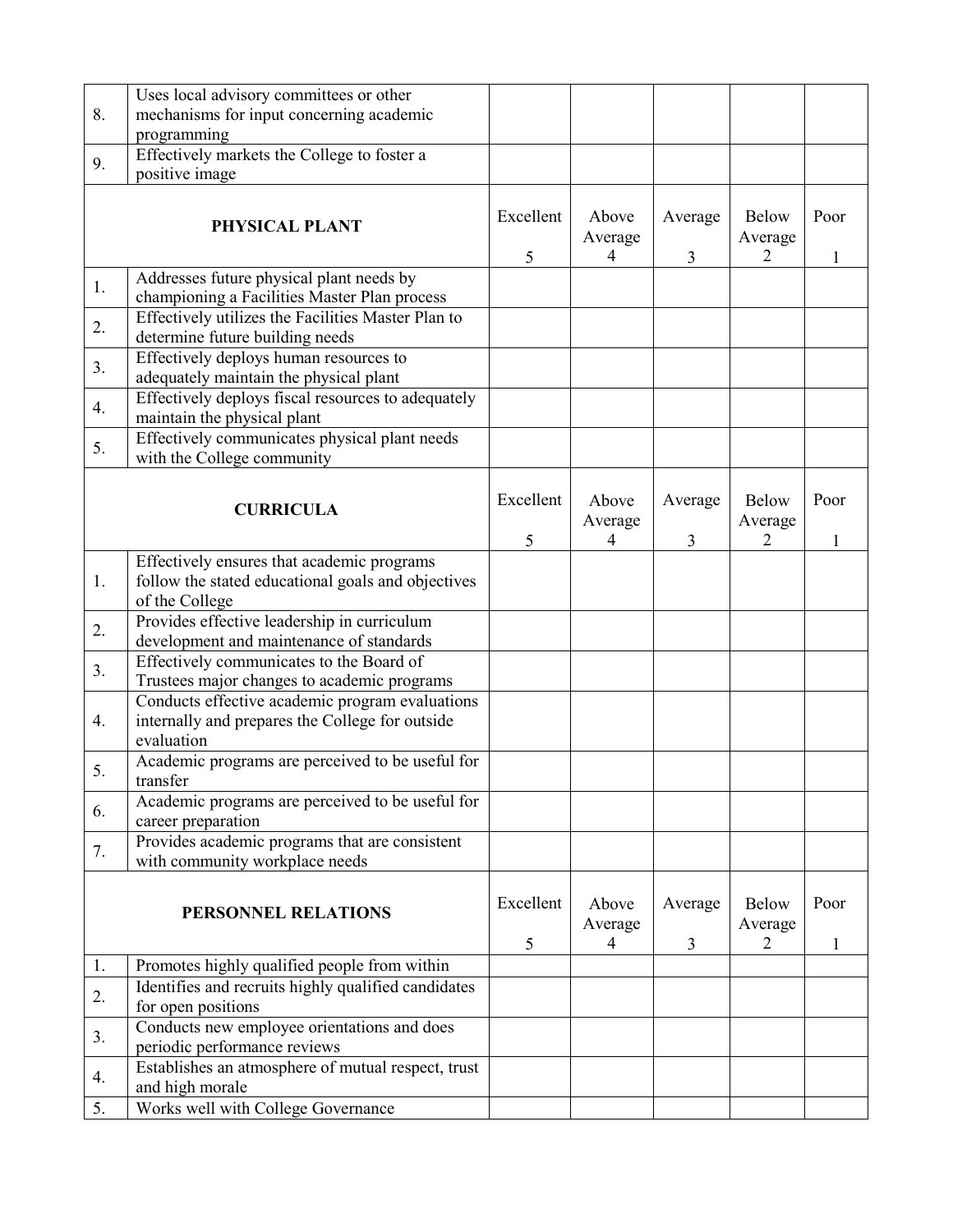|                  | Is fair, ethical and respectful in dealing with                                                     |                |                                    |              |                              |           |
|------------------|-----------------------------------------------------------------------------------------------------|----------------|------------------------------------|--------------|------------------------------|-----------|
| 6.               | union matters                                                                                       |                |                                    |              |                              |           |
|                  | Communicates well with faculty, administrators                                                      |                |                                    |              |                              |           |
| 7.               | and staff                                                                                           |                |                                    |              |                              |           |
| 8.               | Delegates authority as appropriate                                                                  |                |                                    |              |                              |           |
|                  |                                                                                                     |                |                                    |              |                              |           |
| 9.               | Creates a College environment that appreciates<br>and reflects a diverse workforce and student body |                |                                    |              |                              |           |
|                  |                                                                                                     |                |                                    |              |                              |           |
|                  | PERSONNEL RELATIONS                                                                                 | Excellent<br>5 | Above<br>Average<br>4              | Average<br>3 | <b>Below</b><br>Average<br>2 | Poor<br>1 |
| 10.              | Encourages professional development growth of<br>all College employees                              |                |                                    |              |                              |           |
| 11.              | Is accessible to faculty and staff                                                                  |                |                                    |              |                              |           |
|                  | Is comfortable with giving feedback and gives it                                                    |                |                                    |              |                              |           |
| 12.              | in a constructive and non-demeaning manner                                                          |                |                                    |              |                              |           |
| 13.              | Keeps people clearly focused on the priorities of<br>the College.                                   |                |                                    |              |                              |           |
|                  | <b>STUDENT SERVICES AND</b><br><b>CAMPUS ENVIRONMENTS</b>                                           | Excellent<br>5 | Above<br>Average<br>4              | Average<br>3 | <b>Below</b><br>Average<br>2 | Poor<br>1 |
| 1.               | Effectively implements policy regarding health,                                                     |                |                                    |              |                              |           |
|                  | welfare and non-curricular programming                                                              |                |                                    |              |                              |           |
| 2.               | Provides effective leadership for the<br>administration of student services                         |                |                                    |              |                              |           |
|                  |                                                                                                     |                |                                    |              |                              |           |
| 3.               | Provides campus atmosphere that provides for<br>student development                                 |                |                                    |              |                              |           |
|                  | Effectively implements marketing activities that                                                    |                |                                    |              |                              |           |
| $\overline{4}$ . | result in adequate enrollments                                                                      |                |                                    |              |                              |           |
|                  | Provides leadership resulting in effective services                                                 |                |                                    |              |                              |           |
| 5.               | (counseling, registration, athletics, career                                                        |                |                                    |              |                              |           |
|                  | development, advising)                                                                              |                |                                    |              |                              |           |
|                  | Provides a campus where students feel safe and                                                      |                |                                    |              |                              |           |
| 6.               | secure                                                                                              |                |                                    |              |                              |           |
|                  | Provides a campus where students feel adequate                                                      |                |                                    |              |                              |           |
| 7.               | resources are available to promote learning and                                                     |                |                                    |              |                              |           |
|                  | self-growth                                                                                         |                |                                    |              |                              |           |
| 8.               | Is accessible to students                                                                           |                |                                    |              |                              |           |
|                  | <b>FINANCE MANAGEMENT</b>                                                                           | Excellent<br>5 | Above<br>Average<br>$\overline{4}$ | Average<br>3 | Below<br>Average<br>2        | Poor<br>1 |
| 1.               | Effectively utilizes fiscal resources to advance the                                                |                |                                    |              |                              |           |
|                  | strategic objectives of the College                                                                 |                |                                    |              |                              |           |
|                  | Secures adequate alternative funding sources to                                                     |                |                                    |              |                              |           |
| 2.               | expand programming and care for the physical                                                        |                |                                    |              |                              |           |
|                  | plant as required                                                                                   |                |                                    |              |                              |           |
| 3.               | Effectively implements procedures based upon<br>audit recommendations                               |                |                                    |              |                              |           |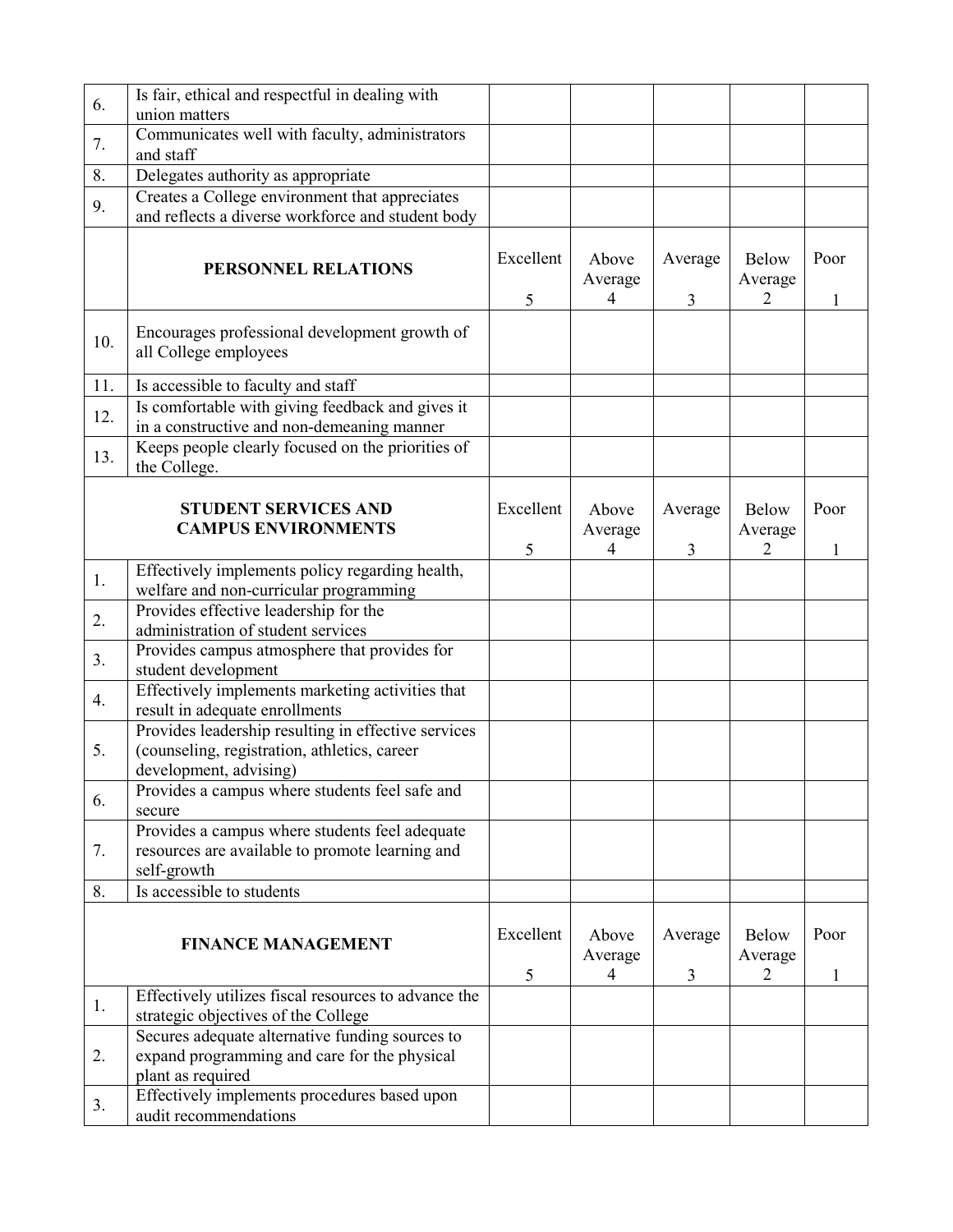| $\overline{4}$ . | Effectively maintains adequate internal<br>expenditure controls                                                  |                |                                    |              |                              |           |
|------------------|------------------------------------------------------------------------------------------------------------------|----------------|------------------------------------|--------------|------------------------------|-----------|
| 5.               | Effectively manages the annual budget                                                                            |                |                                    |              |                              |           |
| 6.               | Effectively manages and stewards county and<br>New York State funding                                            |                |                                    |              |                              |           |
| 7.               | Effectively interacts with the Educational<br>Foundation Board on behalf of the College                          |                |                                    |              |                              |           |
|                  | <b>RELATIONSHIP WITH THE</b><br><b>BOARD OF TRUSTEES</b>                                                         | Excellent<br>5 | Above<br>Average<br>4              | Average<br>3 | <b>Below</b><br>Average<br>2 | Poor<br>1 |
| 1.               | Keeps Board members informed about College<br>affairs                                                            |                |                                    |              |                              |           |
| 2.               | Provides the Board with adequate and timely<br>information to make good decisions                                |                |                                    |              |                              |           |
| 3 <sub>1</sub>   | Works cooperatively with Board members                                                                           |                |                                    |              |                              |           |
| $\overline{4}$ . | Keeps lines of communication open between the<br>Board and the President                                         |                |                                    |              |                              |           |
| 5.               | Effectively implements Board policies                                                                            |                |                                    |              |                              |           |
| 6.               | Encourages and facilitates mutual trust and<br>respect between the Board and the College<br>community            |                |                                    |              |                              |           |
| 7.               | Effectively utilizes the committee structure to<br>advance the detailed workings of the vision of the<br>College |                |                                    |              |                              |           |
|                  | <b>OVERALL PERFORMANCE</b>                                                                                       | Excellent<br>5 | Above<br>Average<br>$\overline{4}$ | Average<br>3 | Below<br>Average<br>2        | Poor<br>1 |
| 1.               | How would you rate the President's overall<br>performance                                                        |                |                                    |              |                              |           |

**Trustee Name:\_\_\_\_\_\_\_\_\_\_\_\_\_\_\_\_\_\_\_\_\_\_\_\_\_\_\_\_\_\_\_\_\_\_\_ Date: \_\_\_\_\_\_\_\_\_\_\_\_**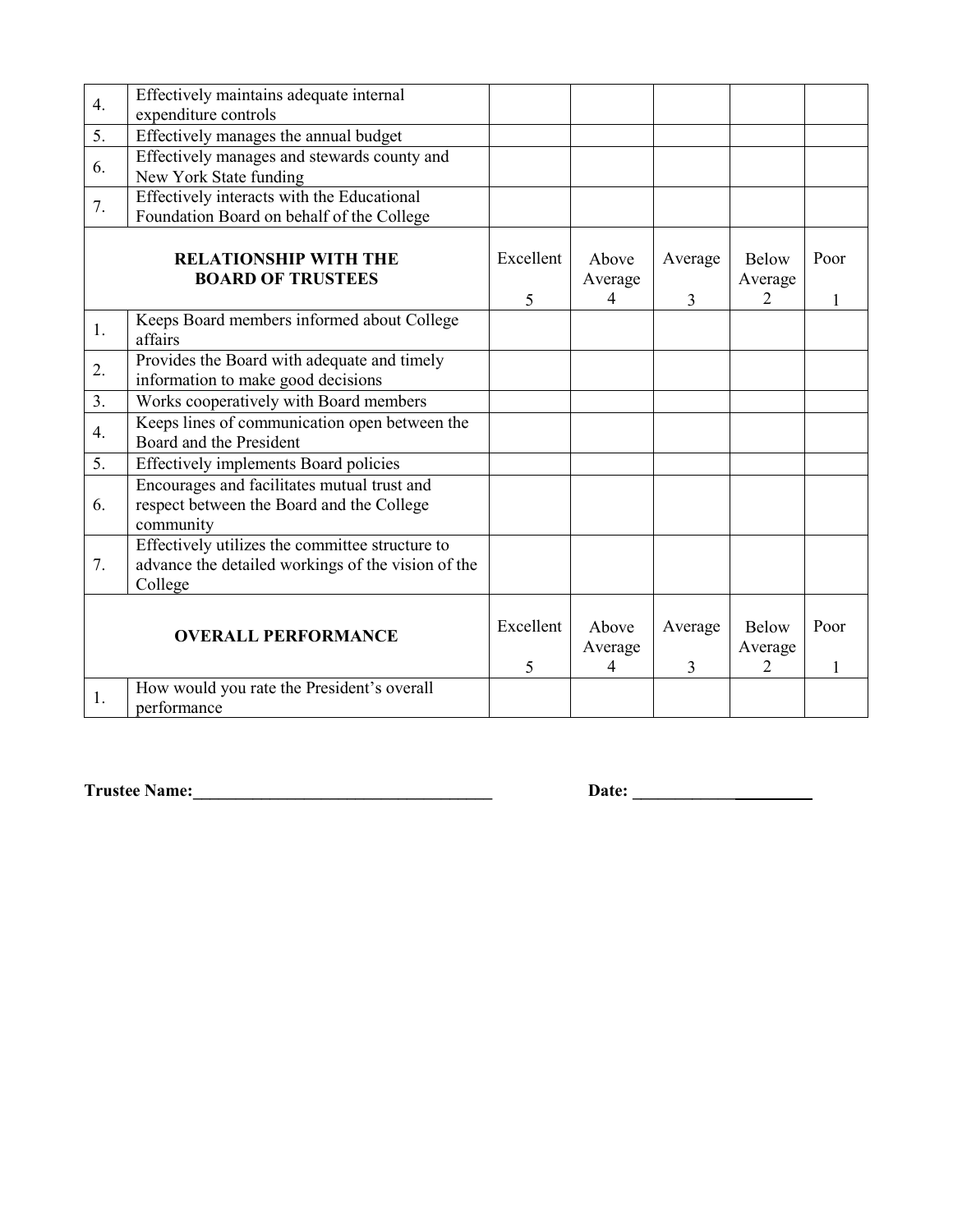#### **COMMENTS**

**Evaluation Categories.** In the spaces provided, please feel free to add any comments you may have regarding the President's performance in the category areas in the evaluation chart. Use additional pages if necessary.

1. Leadership Characteristics

- 2. Community Relations
- 3. Physical Plant
- 4. Curricula
- 5. Personnel Relations
- 6. Student Services and Campus Environments
- 7. Finance Management
- 8. Relationship with the Board of Trustees
- 9. Overall Performance